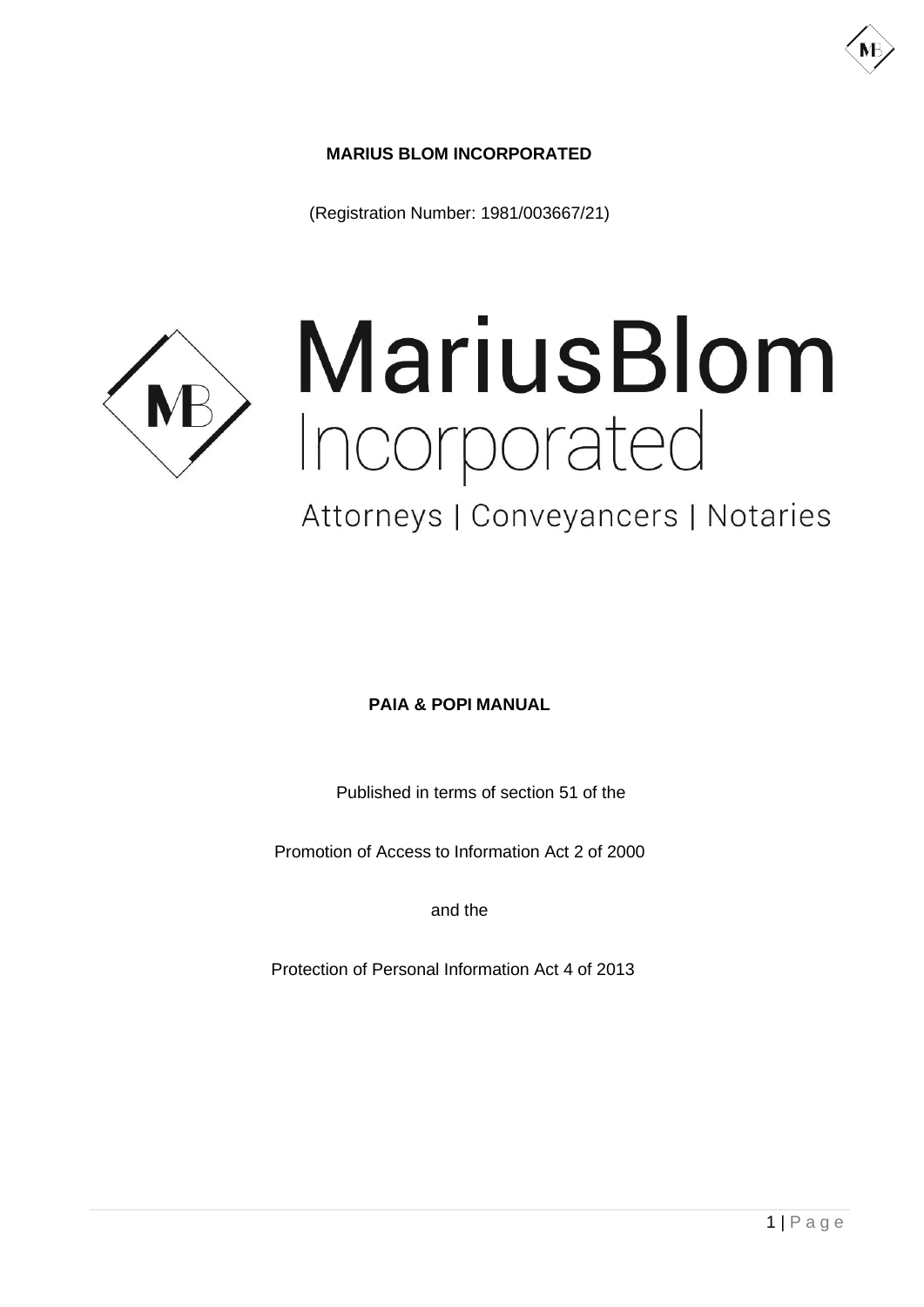

#### **1 INTRODUCTION**

Marius Blom Incorporated is a personal liability company and conducts the business of a firm of attorneys, notaries and conveyancers.

This manual is published in terms of section 51 of the Promotion of Access to Information Act 2 of 2000 (the "PAIA Act") and the Protection of Personal Information Act 4 of 2013 ("POPIA) [the "Manual"] and provides an outline of the type of recordsand personal information which the Company holds. The Manual also explains how to submit requests for access to these records in terms of the PAIA Act. In addition to explaining how to access, or object to, personal information held by the Company, or request correction of the personal information, in terms of sections' 23 and 24 of the Protection of Personal Information Act 4 of 2013 (the "POPI Act"), the Manual also explains how to submit requests for access to these records in terms of the PAIA Act.

The objective of the PAIA Act is to give effect to the constitutional right to access to information, which information is held by a public or private body and which information is required for the exercise or protection of any rights. The PAIA Act recognizes the right entrenched in section 32 of the Constitution of the Republic of South Africa, 1996 and aims to foster a culture of transparency and accountability in public and private bodies by giving effect to the right of access to information.

Accordingly, requests for access to information held by the Company shall be made in accordance with the prescribed procedures and at the rates provided. The prescribed forms and fee tariffs are dealt with in Chapter 1 of Part 3 of the PAIA Act, as well as in section 5 below.

#### **1.1 Availability of this PAIA Manual**

This PAIA Manual is published on the Company's website at [www.mariusblom.co.za](http://www.mariusblom.co.za/) or alternatively, a copy can be requested from the Information Officer or Deputy Information Officer (see contact details in paragraph 2 below).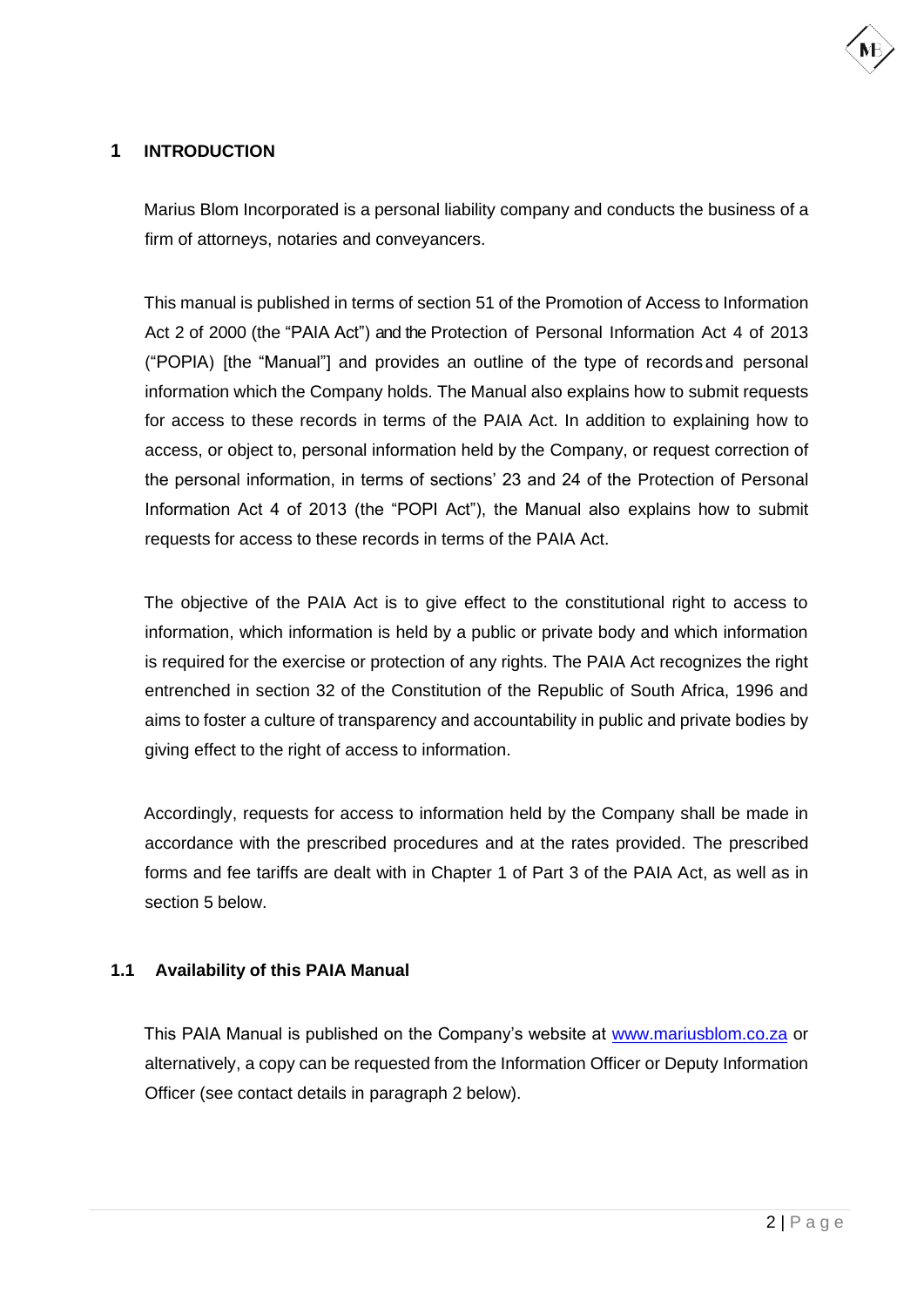

# **1.2 Availability of guides to the PAIA and POPI Acts**

Guides to the PAIA and POPI Acts can be obtained and queries directed to:

| <b>PAIA Act</b>                  | <b>POPI Act</b>                      |
|----------------------------------|--------------------------------------|
| The South African Human Rights   | The office of the Information        |
| <b>Commission:</b>               | <b>Regulator:</b>                    |
| <b>Physical Address:</b>         | <b>Physical Address:</b>             |
| <b>Braampark Forum 3</b>         | <b>SALU Building</b>                 |
| 33 Hoofd Street                  | 316 Thabo Sehume Street              |
| <b>Braamfontein</b>              | Sunnyside                            |
| Johannesburg                     | Pretoria                             |
| Gauteng                          | Gauteng                              |
|                                  |                                      |
|                                  |                                      |
| Private Bag 2700, Houghton, 2041 | Tel: +27 12 406 4818                 |
| Tel: +27 11 877 3600             | Fax: 086 500 3351                    |
| Fax: +27 11 403 0625             | Website: www.justice.gov.za/inforeg/ |
| Website: www.sahrc.org.za        | E-mail: inforeg@justice.gov.za       |
| E-mail: PAIA@sahrc.org.za        |                                      |

## **2 COMPANY CONTACT DETAILS**

# **Contact details in terms of section 51 of PAIA:**

Marius Blom Incorporated 409B Lea Street Waterkloof Glen Pretoria Gauteng 0010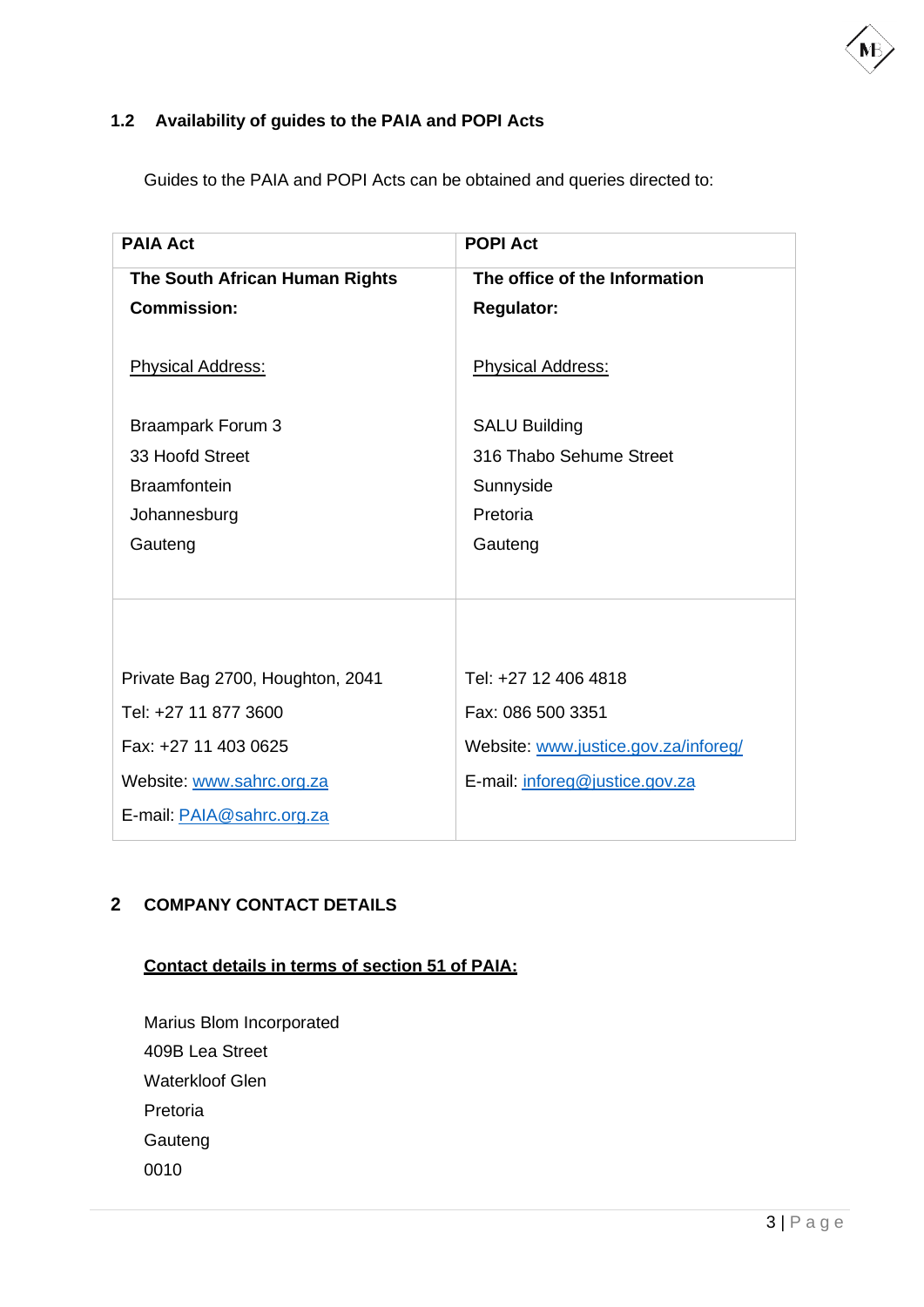Telephone number: (012) 004 0244 Website: [www.mariusblom.co.za](http://www.mariusblom.co.za/)

#### **Duly authorised persons:**

| <b>Information Officer:</b>   | <b>Deputy Information Officer:</b> |  |  |  |  |  |
|-------------------------------|------------------------------------|--|--|--|--|--|
|                               |                                    |  |  |  |  |  |
| Name: Ruan van der Merwe      | Name: Nicola van der Walt          |  |  |  |  |  |
| Tel: 012 004 0244             | Tel: 012 004 0244                  |  |  |  |  |  |
| E-mail: ruan@mariusblom.co.za | E-mail: nicola@mariusblom.co.za    |  |  |  |  |  |
|                               |                                    |  |  |  |  |  |
|                               |                                    |  |  |  |  |  |

# **Applicable Legislation:**

The following legislation, amongst others which may become applicable from time to time, is applicable to and observed by the Company pursuant to undertaking its day-to- day operations:

| <b>Item</b><br>No: | <b>Legislative Reference:</b> | Act:                                   |
|--------------------|-------------------------------|----------------------------------------|
|                    | No. 71 of 2008                | The Companies Act                      |
| 2                  | No. 75 of 1997                | The Basic Conditions of Employment Act |
| 3                  | No. 55 of 1998                | The Employment Equity Act              |
| $\overline{4}$     | No. 58 of 1962                | The Income Tax Act                     |
| 5                  | No. 66 of 1995                | The Labour Relations Act               |
| 6                  | No. 89 of 1991                | The Value Added Tax Act                |
| $\overline{7}$     | No. 28 of 2014                | The Legal Practice Act                 |
| 8                  | No. 38 of 2001                | The Financial Intelligence Centre Act  |

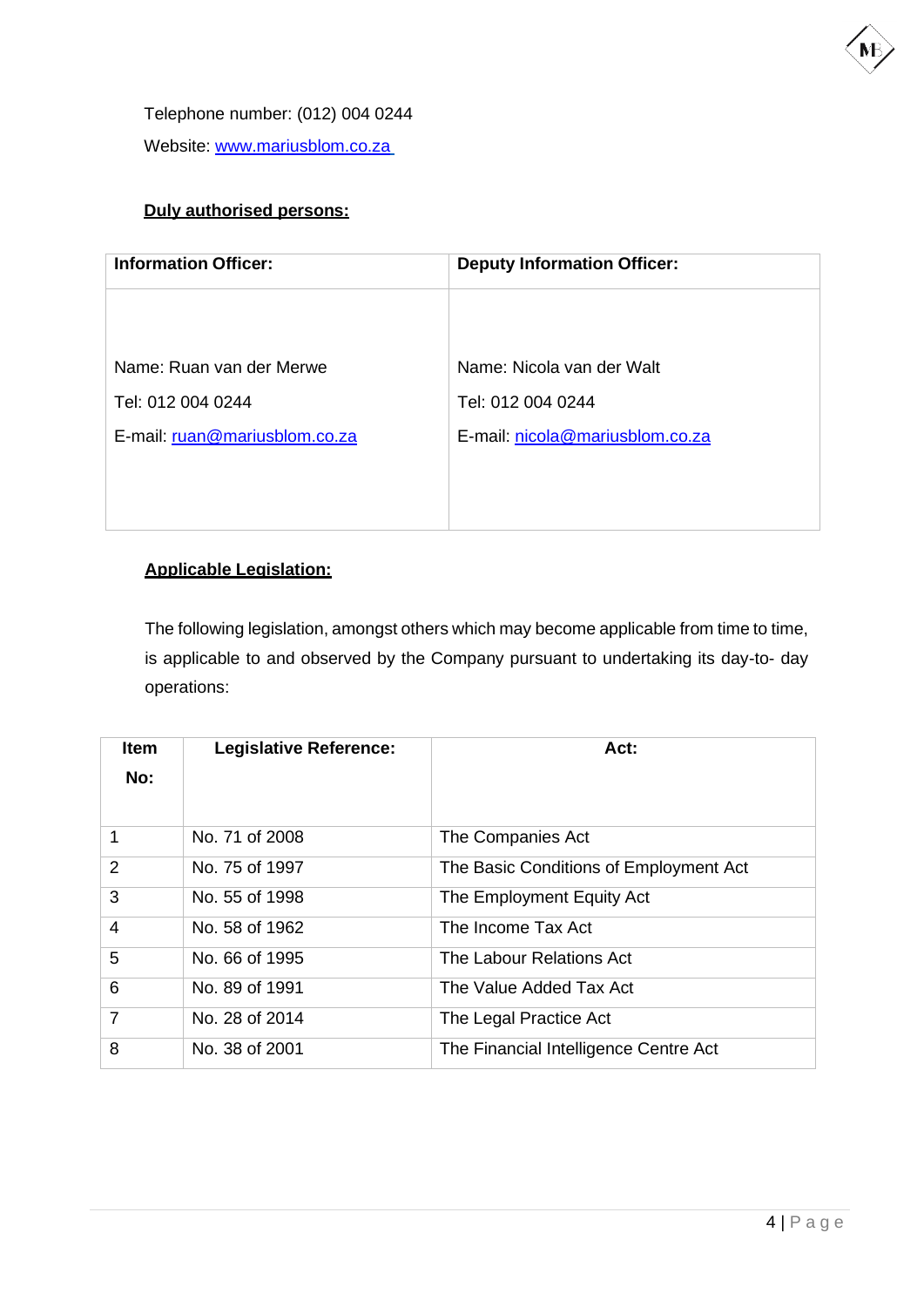

| 9  | No. 25 of 2002 | The Electronic Communications and          |
|----|----------------|--------------------------------------------|
|    |                | <b>Transactions Act</b>                    |
| 10 | No. 2 of 2000  | The Promotion of Access to Information Act |
| 11 | No. 4 of 2013  | The Protection of Personal Information Act |
| 12 | No. 63 of 2001 | The Unemployment Insurance Act             |
| 13 | No. 53 of 2003 | The Broad-Based Black Economic             |
|    |                | <b>Empowerment Act</b>                     |

# **3 COMPANY RECORD CLASSIFICATION**

| <b>Classification No.</b> | <b>Access</b>             | <b>Classification [PAIA section]</b>             |  |  |  |  |  |  |
|---------------------------|---------------------------|--------------------------------------------------|--|--|--|--|--|--|
|                           |                           |                                                  |  |  |  |  |  |  |
| $\mathbf{1}$              | May be Disclosed          | <b>Public Access Document</b>                    |  |  |  |  |  |  |
| $\overline{2}$            | May not be Disclosed      | Request after commencement of criminal or        |  |  |  |  |  |  |
|                           |                           | civil proceedings [s7]                           |  |  |  |  |  |  |
| 3                         | May be Disclosed          | Subject to copyright                             |  |  |  |  |  |  |
| 4                         | <b>Limited Disclosure</b> | Personal Information of natural persons that     |  |  |  |  |  |  |
|                           |                           | belongs to the requester of that                 |  |  |  |  |  |  |
|                           |                           | information, or personal information of juristic |  |  |  |  |  |  |
|                           |                           | persons represented by the requestor of that     |  |  |  |  |  |  |
|                           |                           | information [s61]                                |  |  |  |  |  |  |
| 5                         | May not be Disclosed      | Unreasonable disclosure of personal              |  |  |  |  |  |  |
|                           |                           | information or of natural person [s63]           |  |  |  |  |  |  |
| 6                         | May not be Disclosed      | Likely to harm the commercial or financial       |  |  |  |  |  |  |
|                           |                           | interests of a third party $[64(1)(a) and (b)]$  |  |  |  |  |  |  |
| $\overline{7}$            | May not be Disclosed      | Likely to harm the Company or third party in     |  |  |  |  |  |  |
|                           |                           | contract or other negotiations [s64(1)(c)]       |  |  |  |  |  |  |
| 8                         | May not be Disclosed      | Would breach a duty of confidence owed to a      |  |  |  |  |  |  |
|                           |                           | third party in terms of an Agreement [s65]       |  |  |  |  |  |  |
| 9                         | May not be Disclosed      | Likely to compromise the safety of individuals   |  |  |  |  |  |  |
|                           |                           | or protection of property [s66]                  |  |  |  |  |  |  |
| 10                        | May not be Disclosed      | Legally privileged document [s67]                |  |  |  |  |  |  |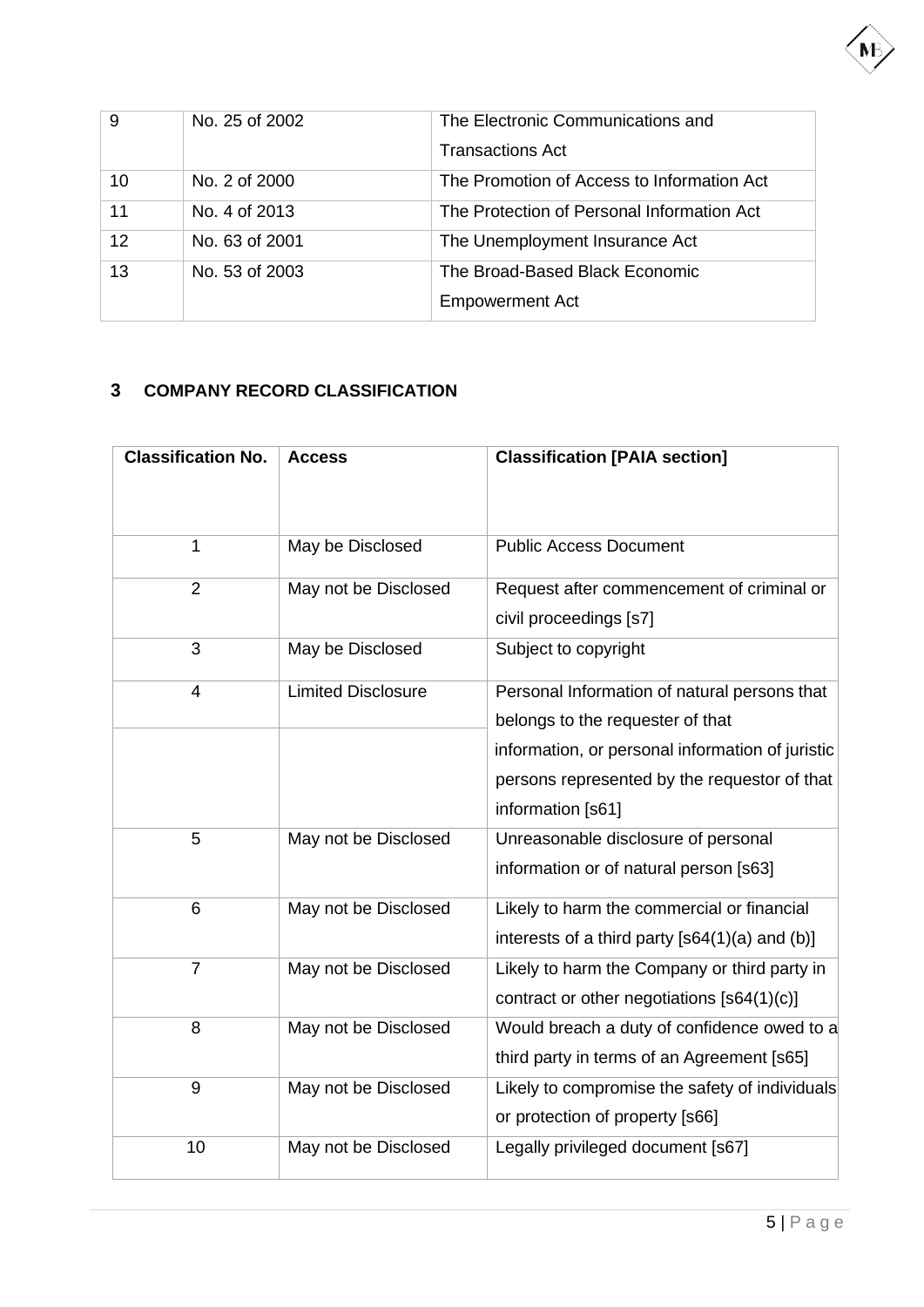| 11 | May not be Refused   | Environmental testing / investigation which  |  |  |  |  |  |
|----|----------------------|----------------------------------------------|--|--|--|--|--|
|    |                      | reveals public safety / environmental risks  |  |  |  |  |  |
|    |                      | [ <b>s64(2)</b> ; <b>s68(2)</b> ]            |  |  |  |  |  |
| 12 | May not be Disclosed | Commercial information of Private Body [s68] |  |  |  |  |  |
| 13 | May not be Disclosed | Likely to prejudice research and             |  |  |  |  |  |
|    |                      | development information of the Company or    |  |  |  |  |  |
|    |                      | a third party [s69]                          |  |  |  |  |  |
| 14 | May not be Refused   | Disclosure in public interest [s70]          |  |  |  |  |  |

# **4 PROCESSING OF PERSONAL INFORMATION**

Pursuant to promoting responsible information processing practices within its organisation, as well as in its capacity as responsible party contemplated in terms of the provisions of the POPI Act, the Company takes any activities relating to the protection and processing of personal information (as defined in terms of the provisions of section 1 of the POPI Act) very seriously. To promote the constitutional right to privacy, as well as to play its part in promoting the rights protected in terms of the POPI Act, the Company undertakes to, in so far as is required of it, observe the requirements and conditions for the lawful processing of personal information.

#### **4.1 The purposes for which the Company processes personal information**

The Company may process personal information for a variety of purposes, which may include, but is not limited to, the following purposes:

- to provide or manage any information, products and/or services requested by data subjects in general;
- to help us identify data subjects when they contact us;
- to facilitate the delivery of services to our clients;
- the institution and carrying on of legal proceedings for and on behalf of our clients;
- to help us administer client matters;
- the preparation and drafting of documents;

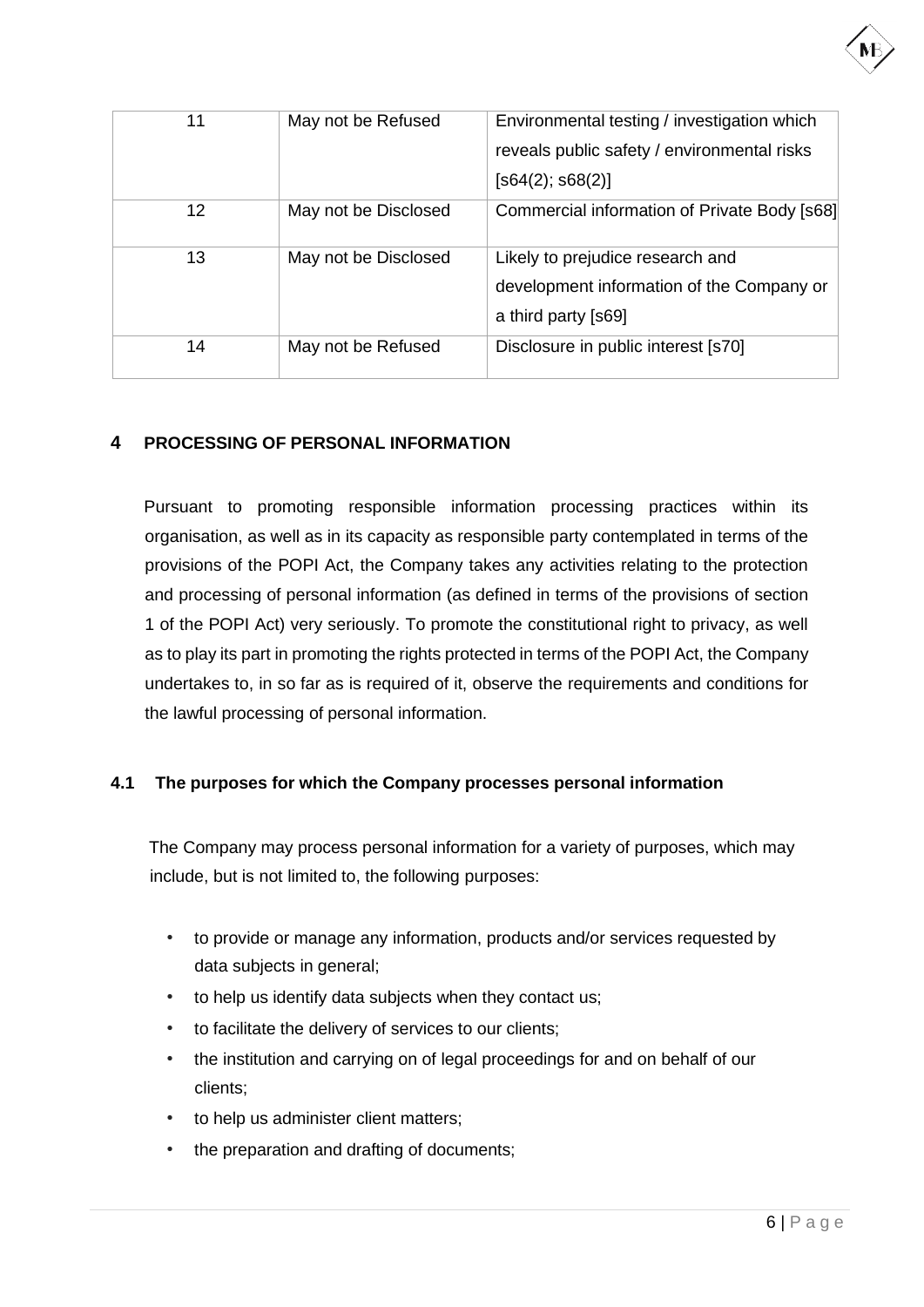- to maintain client records;
- to maintain supplier records;
- for recruitment purposes;
- for employment purposes;
- for apprenticeship purposes;
- for general administration, financial and tax purposes;
- for legal or contractual purposes;
- for health and safety purposes;
- to render advice to our employees and clients;
- to retain records in compliance with any applicable legislation;
- to monitor access, secure and manage any of our office premises and facilities regardless of location in South Africa;
- to transact with our suppliers and business partners;
- to help us improve the quality of our services;
- to help us detect and prevent fraud and money laundering;
- to help us recover debts;
- to comply with legislation applicable to us; and
- to carry out and perform client mandates.

#### **4.2 Recipients or categories of recipients with whom personal information is shared**

Subject to any relevant terms and conditions of use which may be applicable when a data subject engages with the Company, we may share the personal information of any data subject we process for any of the purposes outlined in section 4.1 above, with the following third parties, whether such third parties qualify as "responsible parties" in terms of section 1 of the POPI Act or not:

- any associated entity of the Company;
- any consultant or adviser of the Company;
- any relevant regulatory authorities,
- any approved service provider, contractor or supplier with whom the Company has an agreement;
- any approved business partners who provide products and services to the Company; and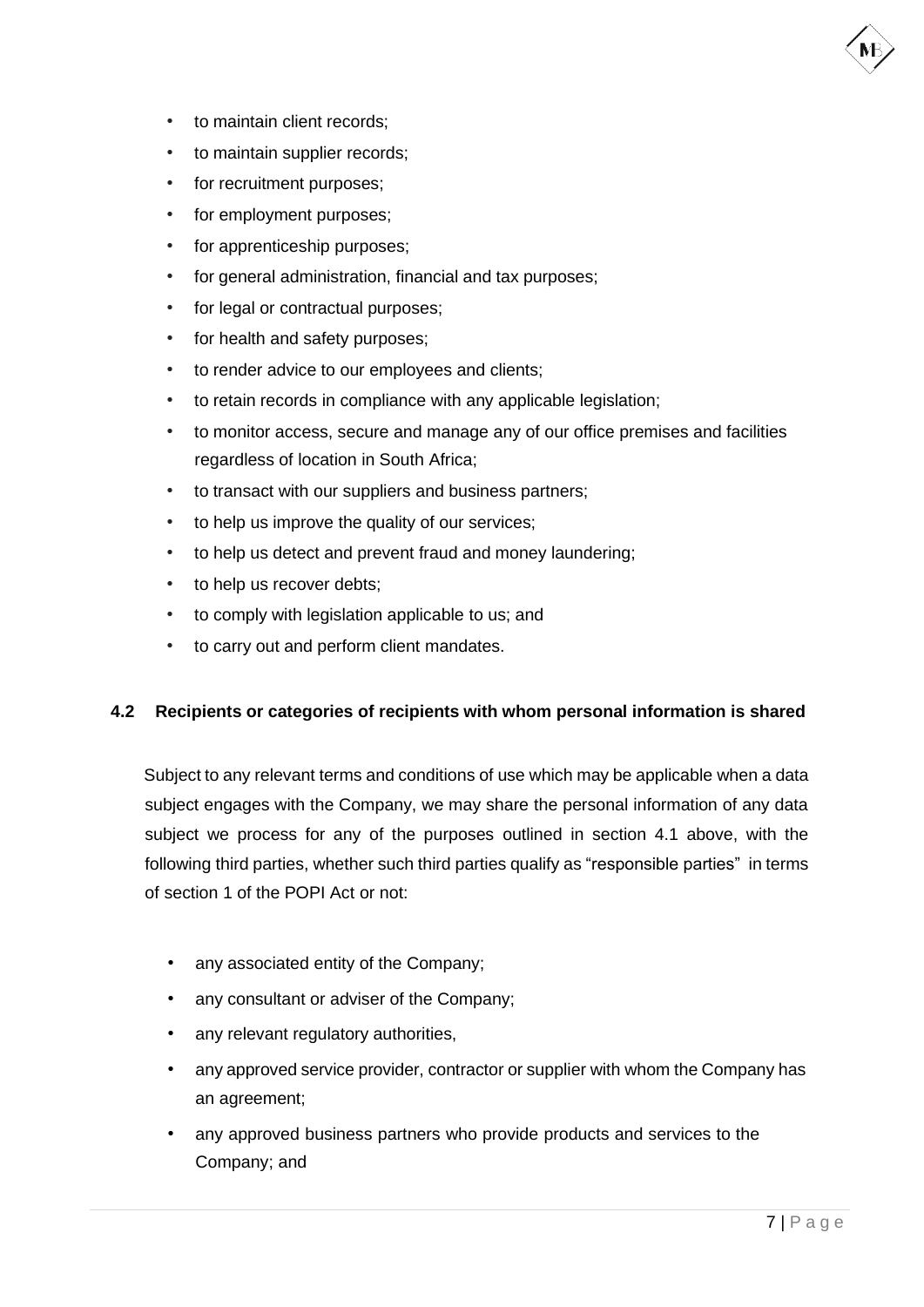

any approved service providers or authorised agents who perform services on the Company's behalf.

The Company processes personal information in order to facilitate and improve the delivery of services to its clients, foster a legally compliant workplace environment, as well as safeguard the personal information relating to any data subjects which it in facts holds. We undertake to process any personal information in a manner which promotes the constitutional right to privacy, retains accountability and data subject participation.

#### **4.3 Information security measures to protect personal information**

We have, and continue to, implement reasonable, technical and organisational measures for the protection of personal information processed by us. We at all times take reasonable and appropriate security measures to secure the integrity and confidentiality of personal information in our possession in order to guard against:

- the loss of, damage to or unauthorised destruction of personal information;
- the unlawful access or processing of personal information; or
- the wilful manipulation of personal information.

We will take steps to ensure that any third-party process operators (as defined in terms of section 1 of the POPI Act) who process personal information on behalf of the Company apply adequate safeguards as outlined above.

#### **4.4 Trans-border flows of personal information**

The Company will only transfer personal information across South African borders if the relevant business transactions or situation requires trans-border processing and will do so only in accordance with South African legislative requirements or if the relevant data subject consents to the transfer of their personal information to third parties in any foreign jurisdictions.

We will take reasonable steps to ensure that any third-party process operators are bound by laws, binding corporate rules or binding agreements that provide an adequate level of protection and uphold the principles for reasonable and lawful processing of personal information as contemplated in terms of the POPI Act.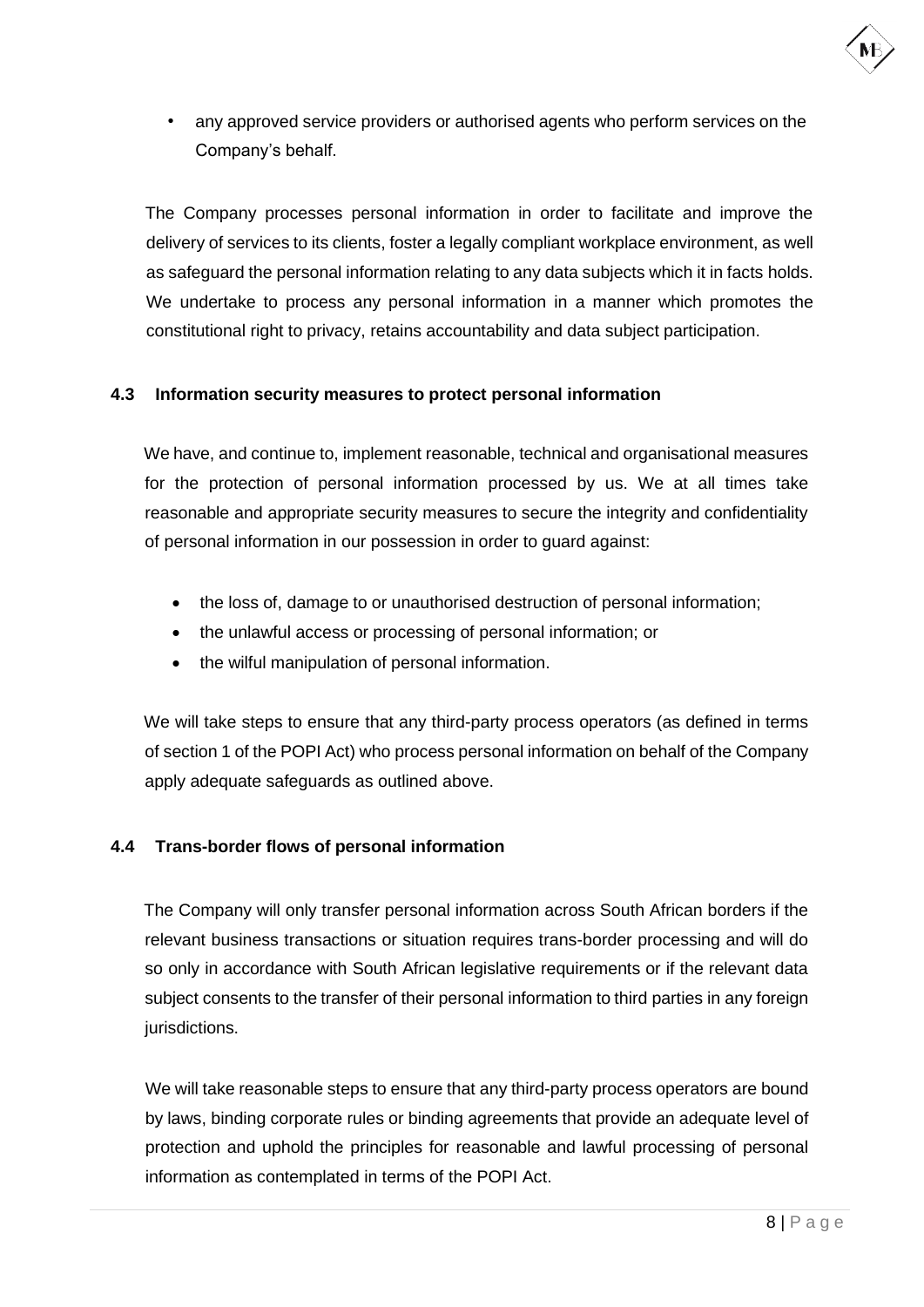

#### **4.5 Personal information received from third parties**

When the Company receives personal information from any third party on behalf of a data subject, we require confirmation that such a third party has written consent from the data subject, that they are aware of the contents of this PAIA Manual and do not have any objection to our processing of their personal information accordingly.

#### **5 PRESCRIBED REQUEST FORMS AND FEES**

#### **5.1 How to gain access to records not automatically disclosed**

Information which is automatically available, without having to complete the prescribed Form A and paying the requester's fee, will be made available at the offices of the Company (the particulars of which appear in section 2 above) or in the manner requested, should this be reasonable and possible. The manner of access will include:

- Perusal with copying of material if needed and at the prescribed fee for copies;
- Access to visual, audio visual material with a transcription, dubbing, copying or both, if required.

To facilitate the processing of any request by a requester, kindly follow the procedure set forth herein below:

- i. Use the prescribed Form A attached hereto as **Annexure A**, alternatively found on the Company's website – www.mariusblom.co.za .
- ii. Address your request to [ruan@mariusblom.co.za.](mailto:ruan@mariusblom.co.za.)
- iii. Provide sufficient detail to enable the Company or any authorised person dealing with a request to identify:
	- a. The record(s) requested;
	- b. The requestor (and, if an agent is lodging the request or behalf of someone, proof of capacity and authorisation);
	- c. The South African postal address, email address or fax number of the requestor;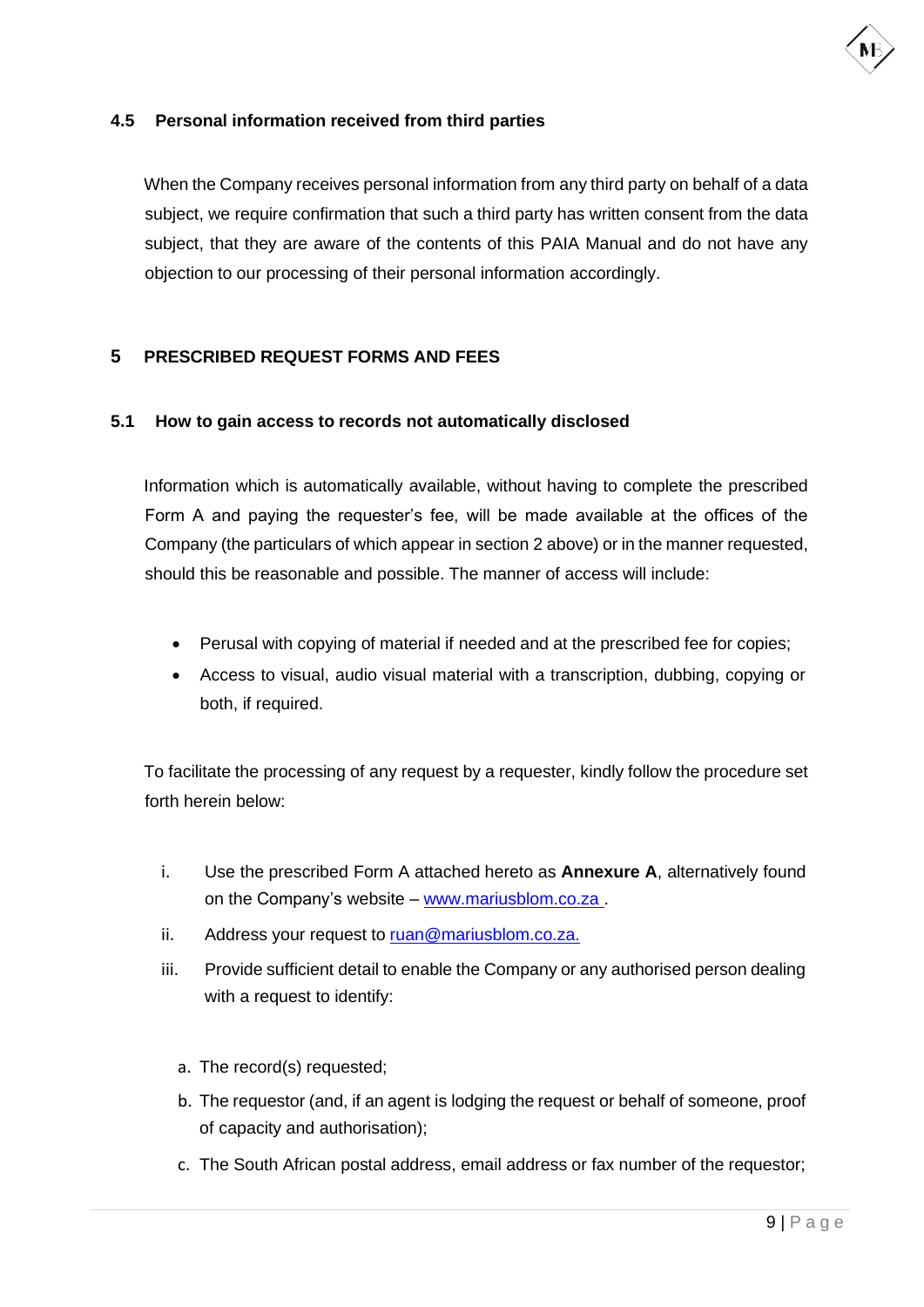

- d. The form of access required;
- e. If the requester wishes to be informed of the decision in any manner (in addition to being informed in writing) the manner and particulars thereof;
- f. The right which the requestor is seeking to exercise or protect with an explanation of the reason the record is required in order to exercise or protect the right.

#### **5.2 Prescribed fees**

The following applies to requests (other than personal requests):

- i. A requestor is required to pay the prescribed fees (R50.00) before a request will be processed.
- ii. If the preparation of the record requested requires more than the prescribed hours, a deposit shall be paid (of not more than one third of the access fee which would be payable if the request were granted).
- iii. A requestor may lodge an application with a court against the tender/payment of the request fee and/or deposit.
- iv. Records may be withheld until the fees have been paid.

The detailed Fee Structure as prescribed in terms of section 54 of the PAIA Act is attached hereto as **Annexure B** and is also available on the Company's website – [www.mariusblom.co.za](http://www.mariusblom.co.za/)

#### **5.3 Access to prescribed forms and fees**

Prescribed forms and fees are published on the Company's website or, alternatively, copies can be requested from the Information Officer or Deputy Information Officer (see contact details in section 2).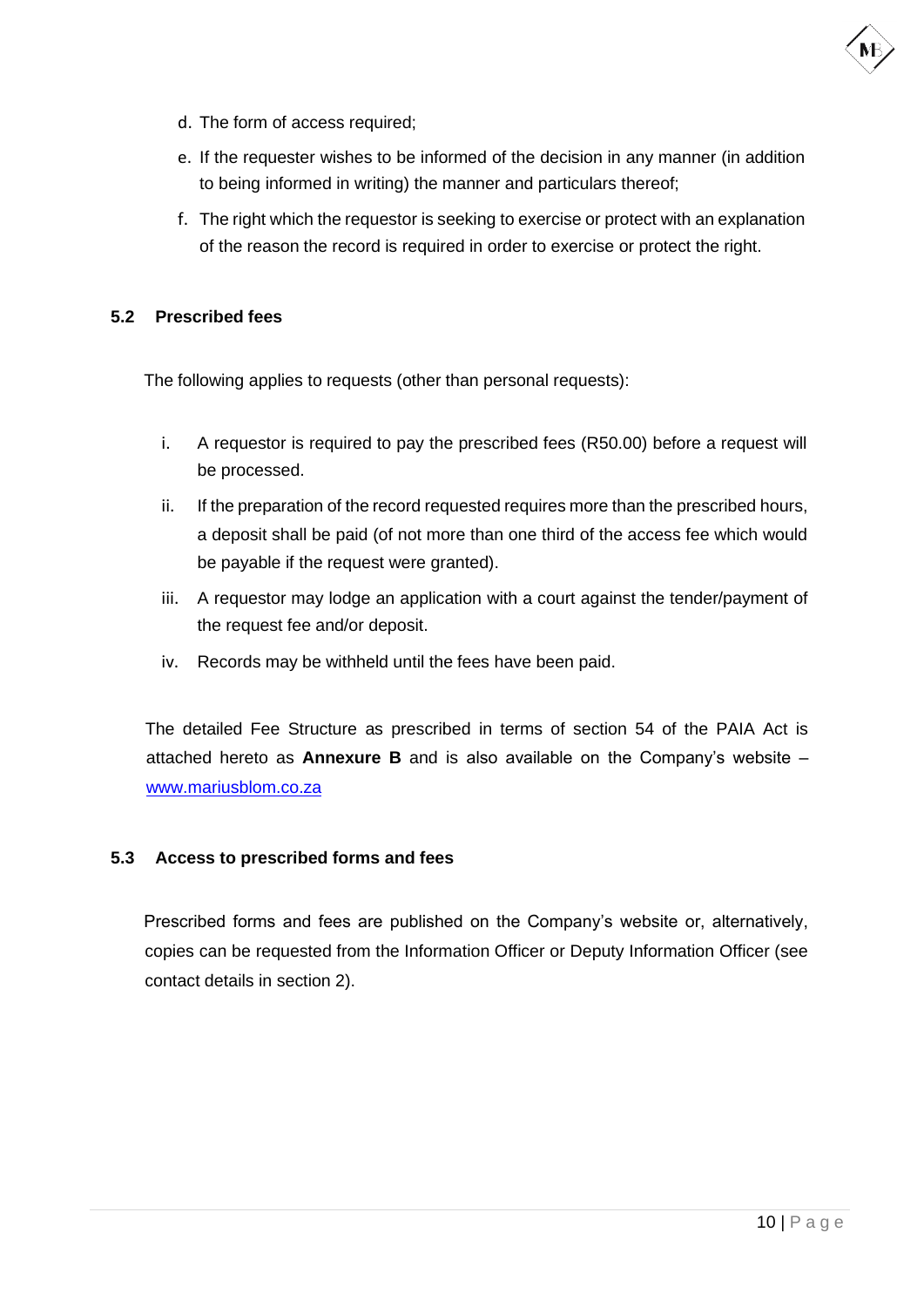

#### **6 REMEDIES**

The Company does not have an internal appeal procedure regarding PAIA and POPI Act requests for access to information. As such, the decision made by the duly authorised persons whose particulars appear in section 2, is final.

If a request is denied, the requestor is entitled to apply to a court with appropriate jurisdiction, or the Information Regulator (once established), for relief.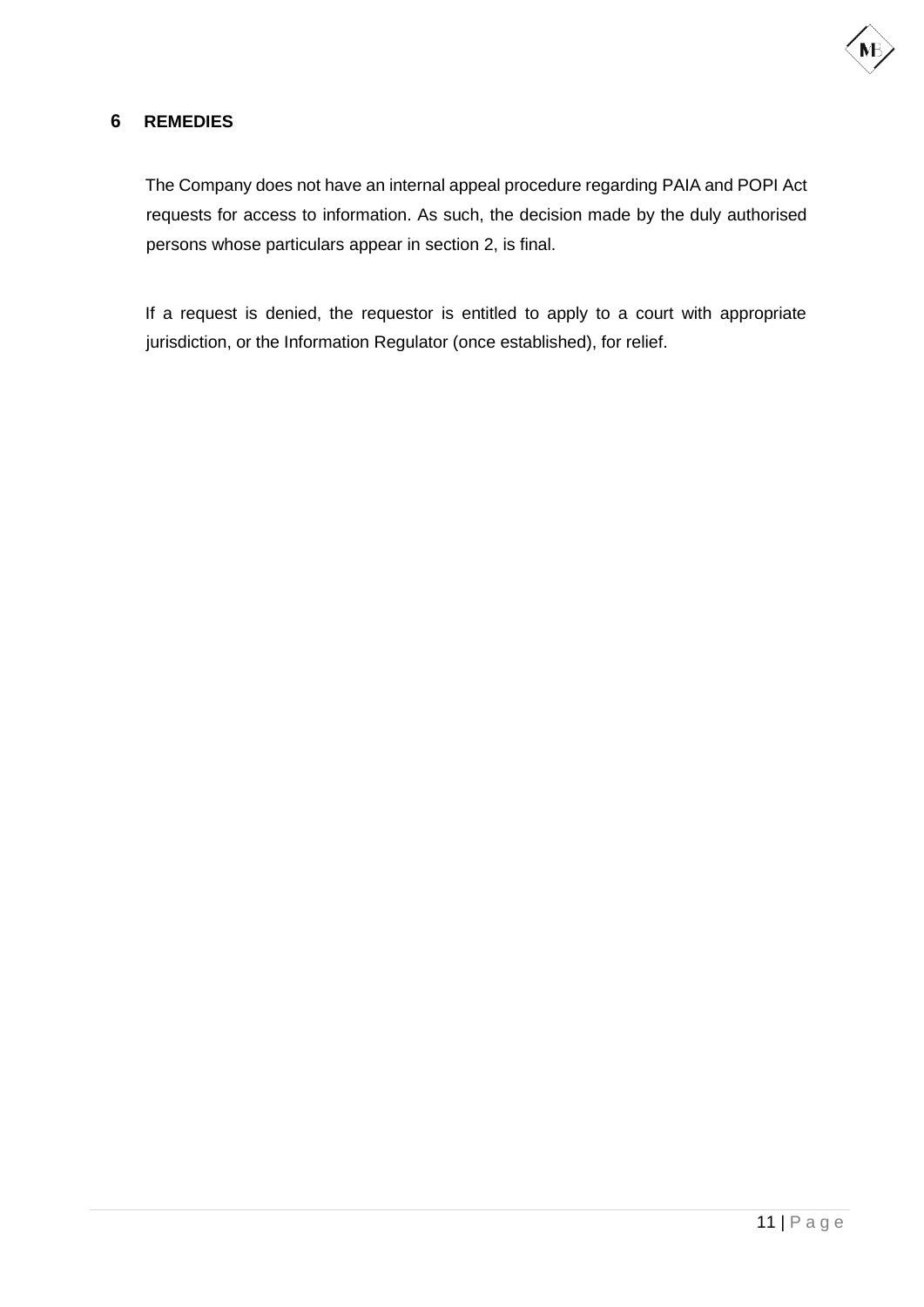

#### **ANNEXURE A**

#### **REQUEST FOR ACCESS TO RECORD OF PRIVATE BODY**

[Section 53(1) of the Promotion of Access to Information Act, 2000 (Act No. 2 of 2000)]

**[Regulation 10]**

#### **A. Particulars of private body**

Marius Blom Incorporated

409B Lea Street

Waterkloof Glen

Pretoria

Gauteng

0010

Request to be address to:

#### **Information Officer:**

Name: Ruan van der Merwe Tel: 012 004 0244 E-mail: [ruan@mariusblom.co.za](mailto:ruan@mariusblom.co.za)

#### **Deputy Information Officer:**

Name: Nicola van der Walt

Tel: 012 004 0244 E-mail: [nicola@mariusblom.co.za](mailto:nicola@mariusblom.co.za)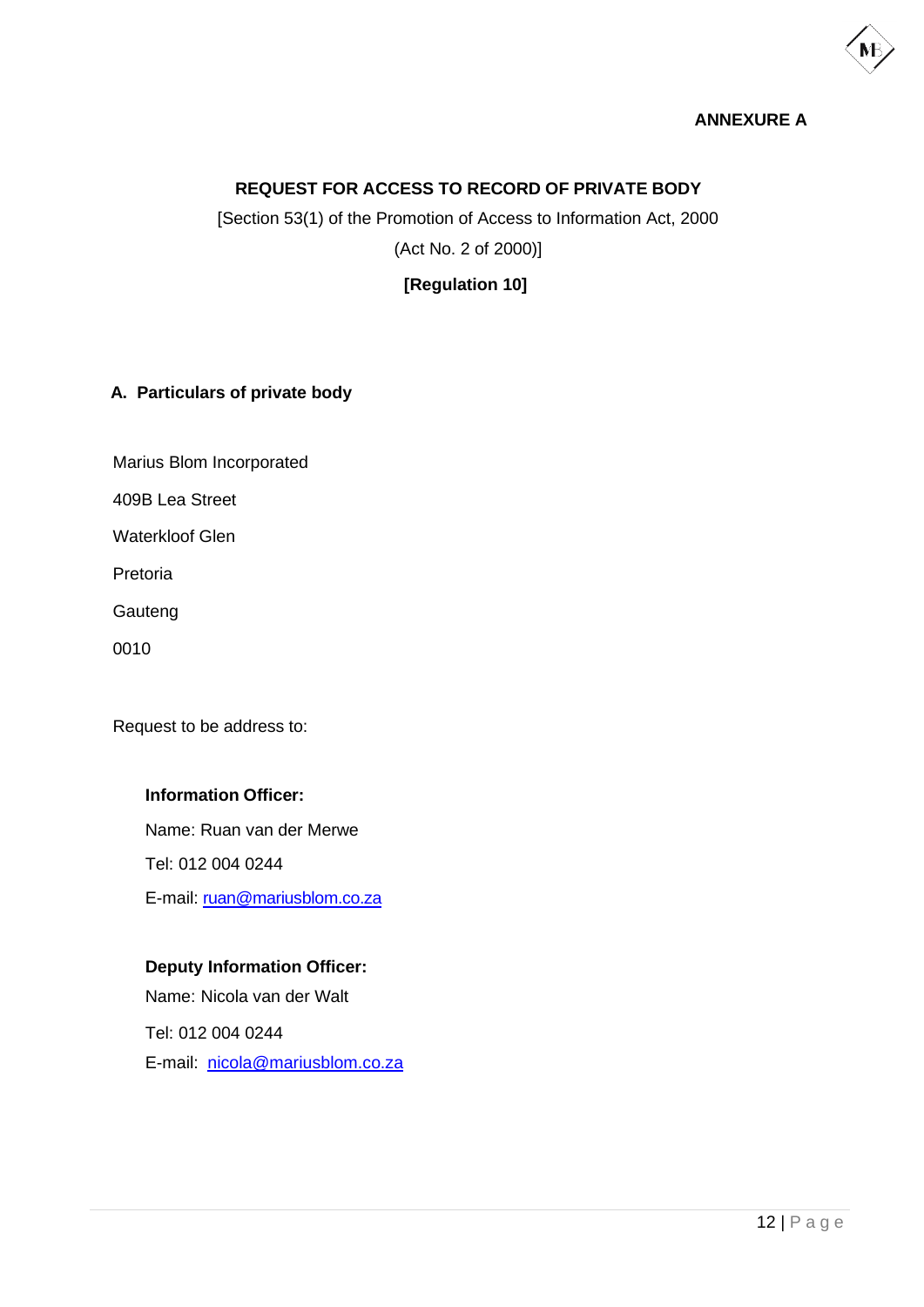#### **B. Particulars of person requesting access to the record**

| Identity number: <u>contract and contract and contract and contract and contract and contract and contract and contract and contract and contract and contract and contract and contract and contract and contract and contract </u> |
|--------------------------------------------------------------------------------------------------------------------------------------------------------------------------------------------------------------------------------------|
|                                                                                                                                                                                                                                      |
|                                                                                                                                                                                                                                      |
|                                                                                                                                                                                                                                      |
| Capacity in which request is made, when made on behalf of another person: ____________                                                                                                                                               |

#### **C. Particulars of person on whose behalf request is made**

*This section must only be completed if a request for information is being made on behalf of another person.*

| Full names and surname: |  |
|-------------------------|--|
| Identity number:        |  |

#### **D. Particulars of record**

*The requestor must provide full particulars of the record to which access is requested, including any reference number if that is known to the requestor, to enable the record to be located. You are welcome to attach an annexure (which must be signed) to this request form should the space provided herein be insufficient.*

| Description of record or relevant part of the record: |  |
|-------------------------------------------------------|--|
| Reference number, if available:                       |  |
| Any further particulars of record:                    |  |

#### **E. Fees**

*A request for access to a record, other than a record containing personal information about yourself, will be processed only after a request fee has been paid. The Company will, upon*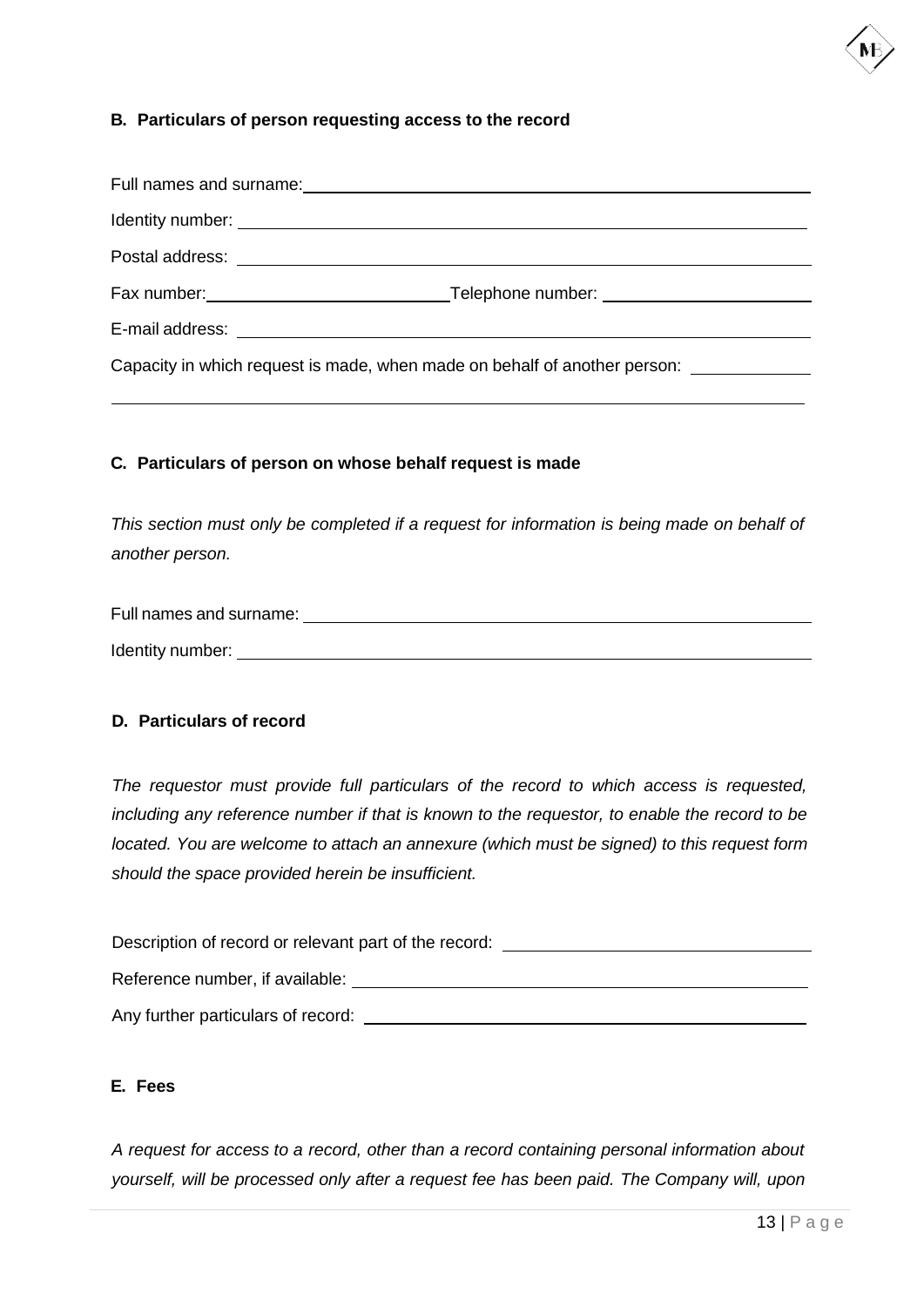

*receipt of your request, notify you of the amount required to be paid as the request fee. The fee payable for access to a record depends on the form in which access is required and the reasonable time required to search for and prepare a record. If you qualify for exemption of the payment of any fee, please state the reason for exemption.*

#### **F. Form of access to record**

If you are prevented by a disability to read, view or listen to the record in the form of access *provided for in 1 to 4 hereunder, state your disability and indicate in which form the record is required.*

| Disability: | Form in which record is required: |
|-------------|-----------------------------------|
|             |                                   |

*Mark the appropriate box with an* **X***.*

- *(a) Compliance with your request in the specified form may depend on the form in which the record is available.*
- *(b) Access in the form requested may be refused in certain circumstances. In such a case you will be informed if access will be granted in another form.*
- *(c) The fee payable for access to the record, if any, will be determined partly by the form in which access is requested.*

|                | 1. If the record is in written or printed form:                  |  |                                                                             |  |                     |  |  |  |  |
|----------------|------------------------------------------------------------------|--|-----------------------------------------------------------------------------|--|---------------------|--|--|--|--|
|                | copy of record*                                                  |  | inspection of record                                                        |  |                     |  |  |  |  |
| 2 <sub>1</sub> | If record consists of visual images                              |  |                                                                             |  |                     |  |  |  |  |
|                |                                                                  |  | (this includes photographs, slides, video recordings, computer-generated    |  |                     |  |  |  |  |
|                | images, sketches, etc.):                                         |  |                                                                             |  |                     |  |  |  |  |
|                | View the images                                                  |  | copy of the images*                                                         |  | transcription<br>οf |  |  |  |  |
|                |                                                                  |  |                                                                             |  | the images*         |  |  |  |  |
| 3.             | If record consists of recorded words or information which can be |  |                                                                             |  |                     |  |  |  |  |
|                | reproduced in sound:                                             |  |                                                                             |  |                     |  |  |  |  |
|                | Listen<br>the<br>to                                              |  | Transcription of soundtrack*                                                |  |                     |  |  |  |  |
|                | soundtrack<br>(audio                                             |  | (written or printed document)                                               |  |                     |  |  |  |  |
|                | cassette)                                                        |  |                                                                             |  |                     |  |  |  |  |
| 4.             |                                                                  |  | If record is held on computer or in an electronic or machine-readable form: |  |                     |  |  |  |  |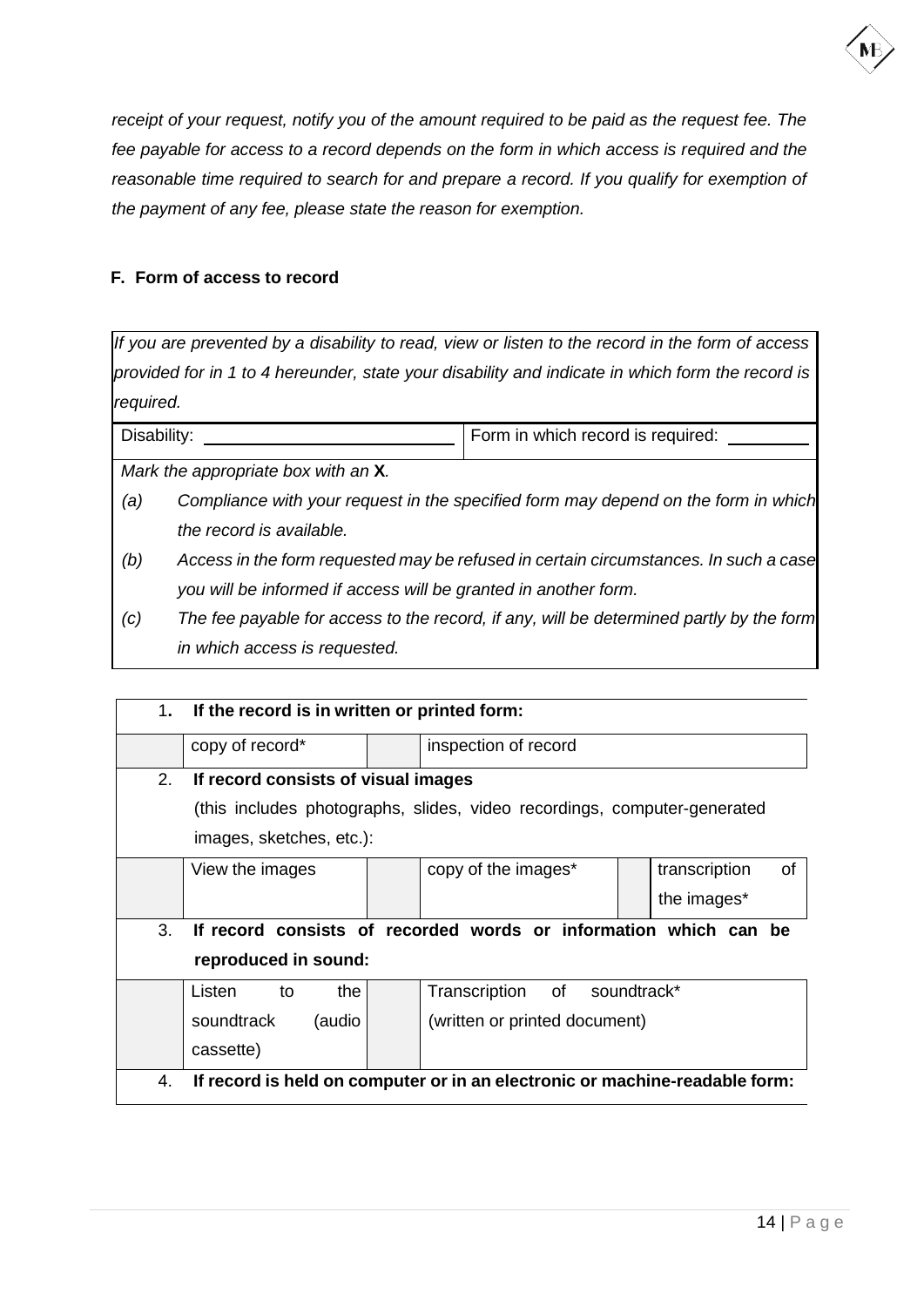|                                                                                                      | printed                                                            | CODV | of |  | printed          | CODV | of      |       | copy in computer    |                   |
|------------------------------------------------------------------------------------------------------|--------------------------------------------------------------------|------|----|--|------------------|------|---------|-------|---------------------|-------------------|
|                                                                                                      | record*                                                            |      |    |  | information      |      | derived |       | readable            | form <sup>*</sup> |
|                                                                                                      |                                                                    |      |    |  | from the record* |      |         |       | (stiffy or compact) |                   |
|                                                                                                      |                                                                    |      |    |  |                  |      |         | disc) |                     |                   |
| <b>YES</b><br><b>NO</b><br>If you requested a copy or transcription of a record (above), do you wish |                                                                    |      |    |  |                  |      |         |       |                     |                   |
|                                                                                                      | the copy or transcription to be posted to you? Postage is payable. |      |    |  |                  |      |         |       |                     |                   |

#### **G. Particulars of right to be exercised or protected**

*You are welcome to attach an annexure (which must be signed) to this request form should the space provided herein be insufficient.*

Indicate which right is to be exercised or protected: \_\_\_\_\_\_\_\_\_\_\_\_\_\_\_\_\_\_\_\_\_\_\_\_\_\_

Explain why the record requested is required for the exercise or protection of the aforementioned right:

#### **H. Notice of decision regarding request for access**

*You will be notified in writing whether your request has been approved/denied. If you wish to be informed in another manner, please specify the manner and provide the necessary particulars to enable compliance with your request.*

How would you prefer to be informed of the decision regarding your request for access to the record?

Signed at this this day of 20

SIGNATURE OF REQUESTER / PERSON ON WHOSE BEHALF REQUEST IS MADE



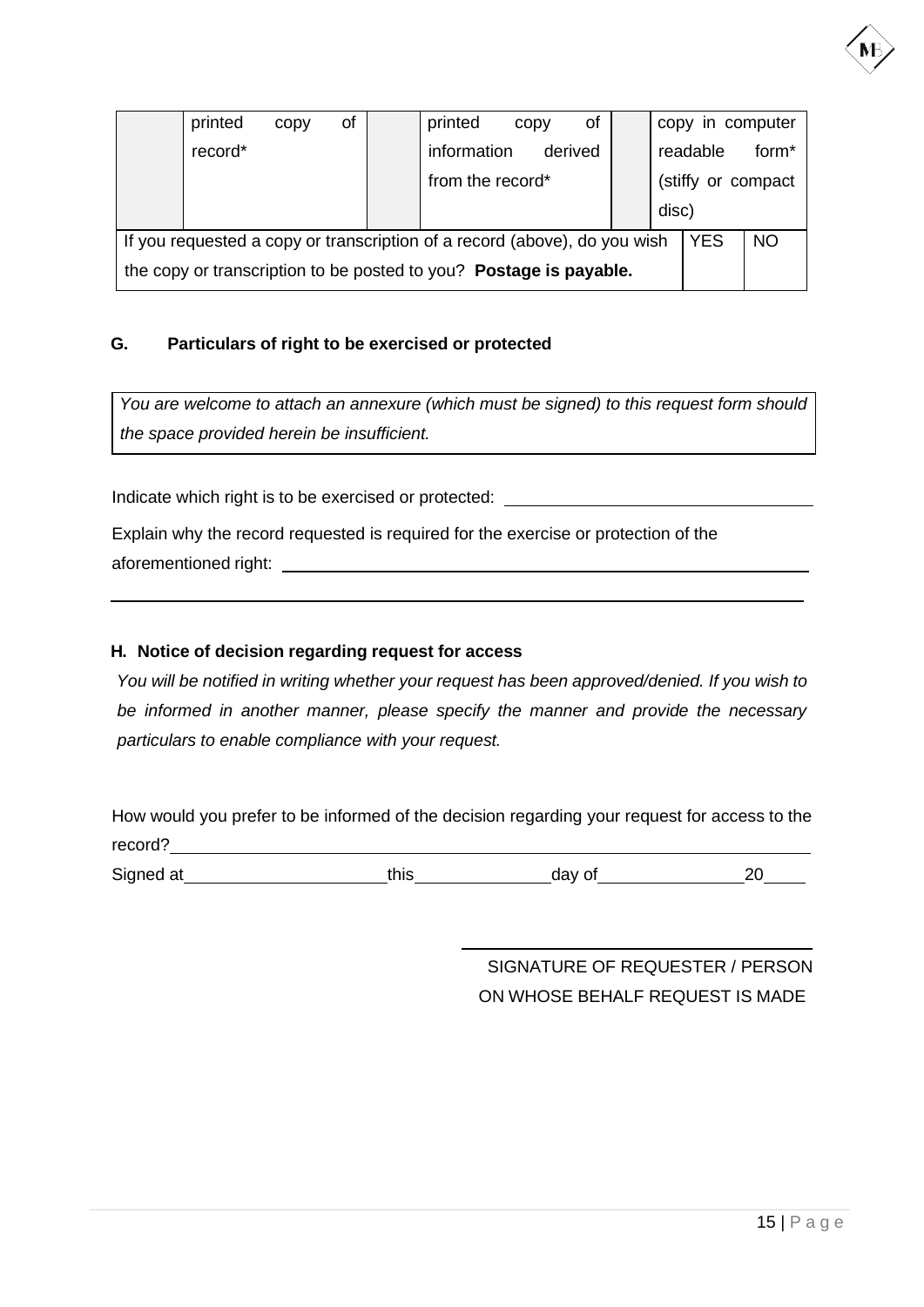#### **ANNEXURE B**

#### **PRESCRIBED FEE TARIFF**

#### **GENERAL**

The following applies to requests (other than personal requests):

- 1. A requester is required to pay the prescribed fees (R .00) before a request will be processed;
- 2. If the preparation of the record requested requires more than the prescribed hours determined by the Company's Information Officer, a deposit shall be paid (of not more than one third of the access fee which would be payable if the request were granted);
- 3. A requester may lodge an application with a court against the tender/payment of the request fee and/or deposit;
- 4. Records may be withheld until the fees have been paid. Payments should be made to the business account of the Company, the particulars of which account details will be made available to a requestor upon lodging a request for access to information.

#### **FEES IN RESPECT OF PRIVATE BODIES SUCH AS THE COMPANY**

- 1. The fee for a copy of the Manual as contemplated in regulation 9(2)(c) is R1,10 for every photocopy of an A4-size page or part thereof.
- 2. The fees for reproduction referred to in regulation 11(1) are as follows:

| For every photocopy of an A4-size page or | R <sub>1.10</sub> |
|-------------------------------------------|-------------------|
| part thereof                              |                   |
| For every printed copy of an A4-size page | <b>R0.75</b>      |
| or part thereof held on a computer or in  |                   |
| electronic or machine-readable form       |                   |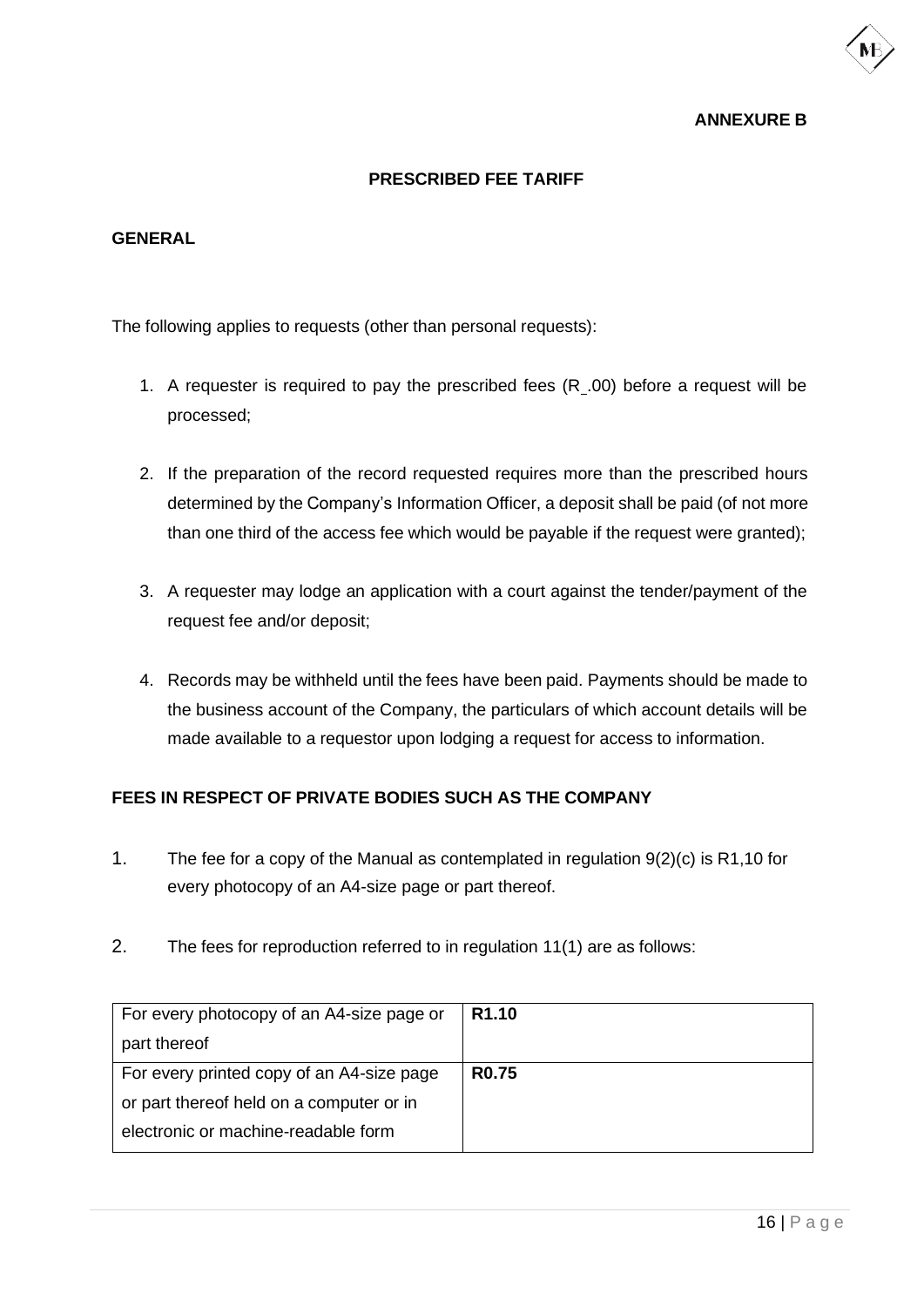| For a copy in a computer-readable form on    |                    |
|----------------------------------------------|--------------------|
|                                              |                    |
| (i)<br>Stiffy disc                           | R7.50              |
| (ii)<br>Compact disc                         | R70.00             |
| For a transcription of visual images, for an | R40.00             |
| A4-size page or part thereof                 |                    |
| For a copy of visual images                  | R60.00             |
| For a transcription of an audio record, for  | R <sub>20.00</sub> |
| an A4-size page or part thereof              |                    |
| For a copy of an audio record                | R30.00             |

3. The request fee payable by a requester, other than a personal requester, referred to in regulation 11(2) is R50,00.

4. The access fees payable by a requester referred to in regulation 11(3) are as follows:

| For every photocopy of an A4-size page or    | R <sub>1.10</sub>   |
|----------------------------------------------|---------------------|
| part thereof                                 |                     |
| For every printed copy of an A4-size page    | <b>R0.75</b>        |
| or part thereof held on a computer or in     |                     |
| electronic or machine-readable form          |                     |
| For a copy in a computer-readable form on    |                     |
|                                              |                     |
| (i)<br>Stiffy disc                           | R7.50               |
| (ii)<br>Compact disc                         | R70.00              |
| For a transcription of visual images, for an | R40.00              |
| A4-size page or part thereof                 |                     |
| For a copy of visual images                  | R60.00              |
| For a transcription of an audio record, for  | R <sub>20</sub> .00 |
| an A4-size page or part thereof              |                     |
| For a copy of an audio record                | R30.00              |

- 5. To search for and prepare the record for disclosure, R30,00 for each hour or part of an hour reasonably required for such search and preparation.
- 6. For purposes of section 54(2) of the Act, the following applies: